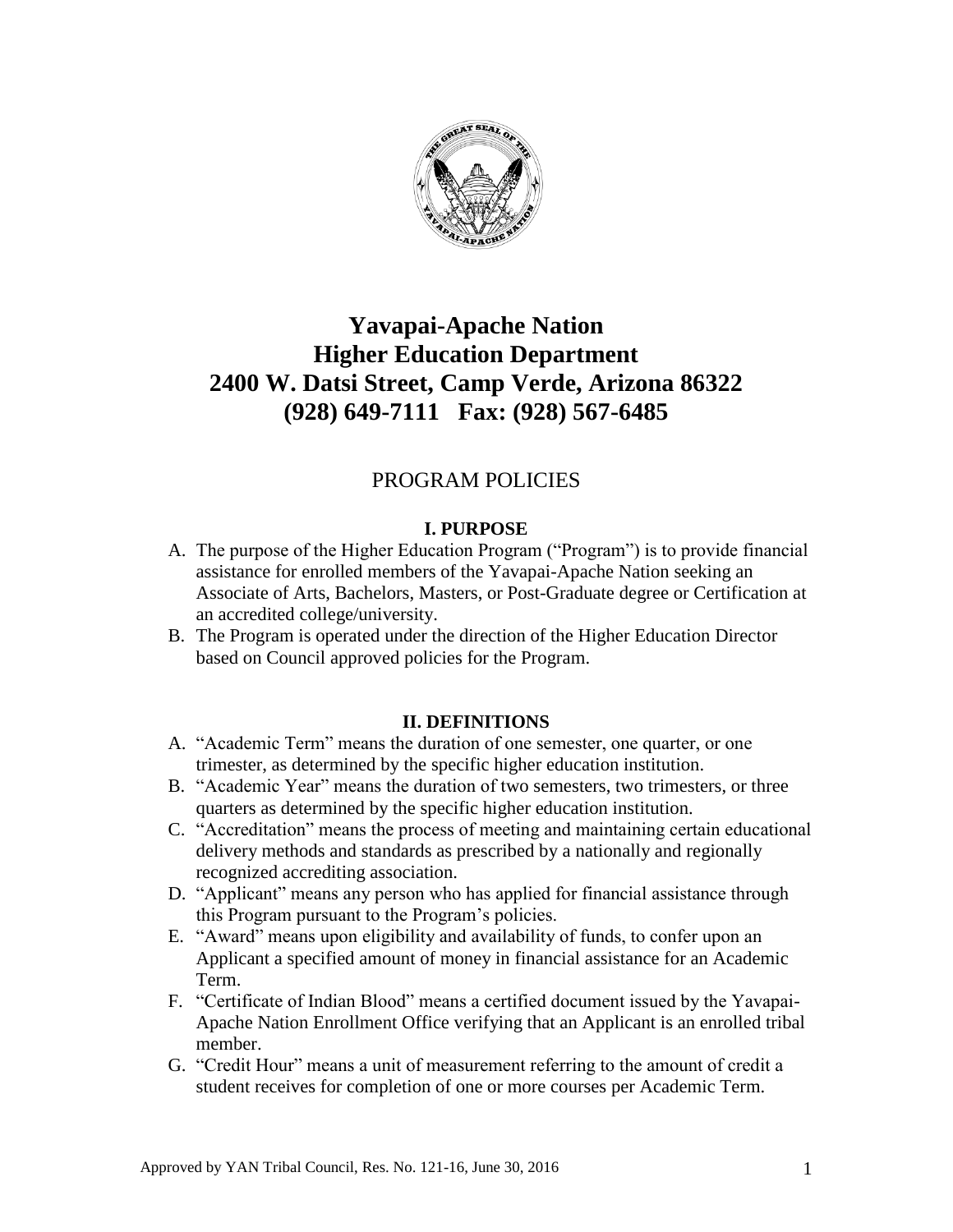Credit hours are measured differently according to whether the institution the student is attending is on the semester, quarter or trimester system.

- H. "Financial Aid Office" means the office of an institution of higher education that has responsibility for administering financial aid.
- I. "Financial Aid Package" means the institution"s documents that identify the amounts and types of financial aid awarded by the institution and the amount of the Applicant"s unmet needs.
- J. "Financial Assistance" means specific financial assistance funds awarded by the Program to an eligible tribal member based on the Financial Aid Package and availability of funds for an Academic Term or Academic Year.
- K. "Full-Time Student" means an Applicant pursuing a degree and carrying the minimum amount of Credit Hours to be classified as 'full-time' during an Academic Term as determined by the institution.
- L. "Higher Education" means a post-secondary education received at an accredited educational institution.
- M. "Official Transcript" means a transcript received directly from an educational institution in a sealed envelope and appropriately stamped or indented as an official copy.
- N. "Part-Time Student" means an Applicant pursuing a degree and carrying less than the minimum amount of Credit Hours to be classified as "full-time" during an Academic Term as determined by the institution.
- O. "Probation" means the failure to comply with the academic standards as prescribed by these Program policies, resulting in possible disqualification within the Academic Term funded.
- P. "Student" means an Applicant who has been officially and fully admitted to an accredited post-secondary institution.

# **III. ELIGIBILITY**

- A. The Applicant shall be a legally enrolled member of the Yavapai-Apache Nation with proof of blood quantum and enrollment on their Certificate of Indian Blood  $(CIB)$ .
- B. Applicants must have a high school diploma or equivalency certificate prior to applying to the Program for an Award.
- C. Applicants shall be officially and fully admitted to an accredited educational institution before obtaining an Award.
- D. Applicants shall have a complete Higher Education application in accordance with established policies.

# **IV. APPLICATION DEADLINE**

- A. For the Fall/Spring and Fall Academic Terms Only: Applicants shall complete an application and provide their supporting documents by July  $1<sup>st</sup>$  of each year.
- B. For the Spring Academic Term Only: Applicants shall complete an application and provide their supporting documents by October  $1<sup>st</sup>$  of each year.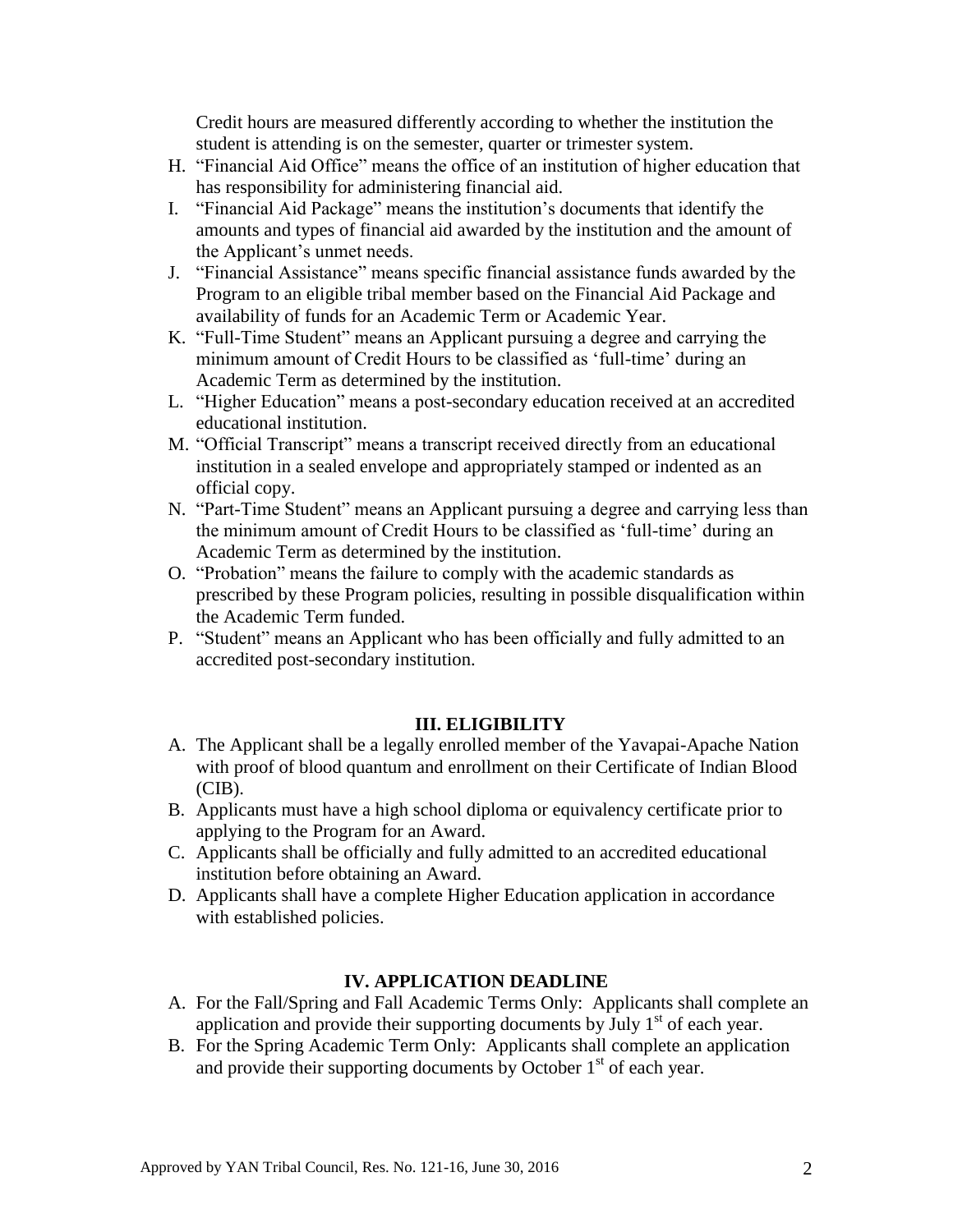C. For the Summer Academic Term Only: Applicants shall complete an application and provide their supporting documents by April  $1<sup>st</sup>$  of each year.

#### **V. APPLICANT'S RESPONSIBILITIES**

- A. The Applicant shall complete a higher education application for each Academic Year, including all supporting documents. The Applicant is also responsible for complying with the financial aid requirements of the institution to which they are seeking admission.
- B. The Applicant must submit the application in a timely manner. Applications will not be accepted after the deadline. Incomplete applications will not be processed.
- C. The Applicant shall immediately notify the Program and report in writing any change in name, enrollment, course load, and withdrawal and transfer status.
- D. The Applicant is responsible for submitting all documentation as required by the Program and other documents relative to financial aid, grades and standing at their school. Official transcripts must be submitted at the end of each Academic Term.
- E. A Full-Time Student shall be responsible for adhering to the following time lines: Associate degree-equivalent to 6 full-time semesters or 80 credit hours Bachelor's degree-equivalent to 10 full-time semesters or 150 credit hours Graduate degree-equivalent to 10 full-time semesters or 90 credit hours Vocational degree/cert-determined by school
- F. The Applicant must apply to other available financial aid programs with the federal and state government, i.e. Pell Grant, each academic year.
- G. The Applicant is responsible for meeting any additional conditions for any of the scholarships or services received from the higher education program. These conditions may be applicable to the student on a case by case basis.

# **VI. APPLICATION PROCEDURES**

- A. All Applicants shall complete and submit all required documentation as described herein, including those documents from the institution.
- B. All Applicants shall submit a letter of admission or a current class schedule from the institution.
- C. All Applicants shall submit official transcripts at the time of application and after each grading period.

# **VII. STUDENT PROBATION/SUSPENSION**

- A. A review of Student records will take place periodically to identify Students who have failed to meet the Program requirements.
- B. Any Student who does not maintain a 2.0 grade point average will be subject to academic probation. If the Student is attending an institution that does not rate academic progress through grade point averages, then the Student must be achieving satisfactory progress as defined by the institution that Student is attending.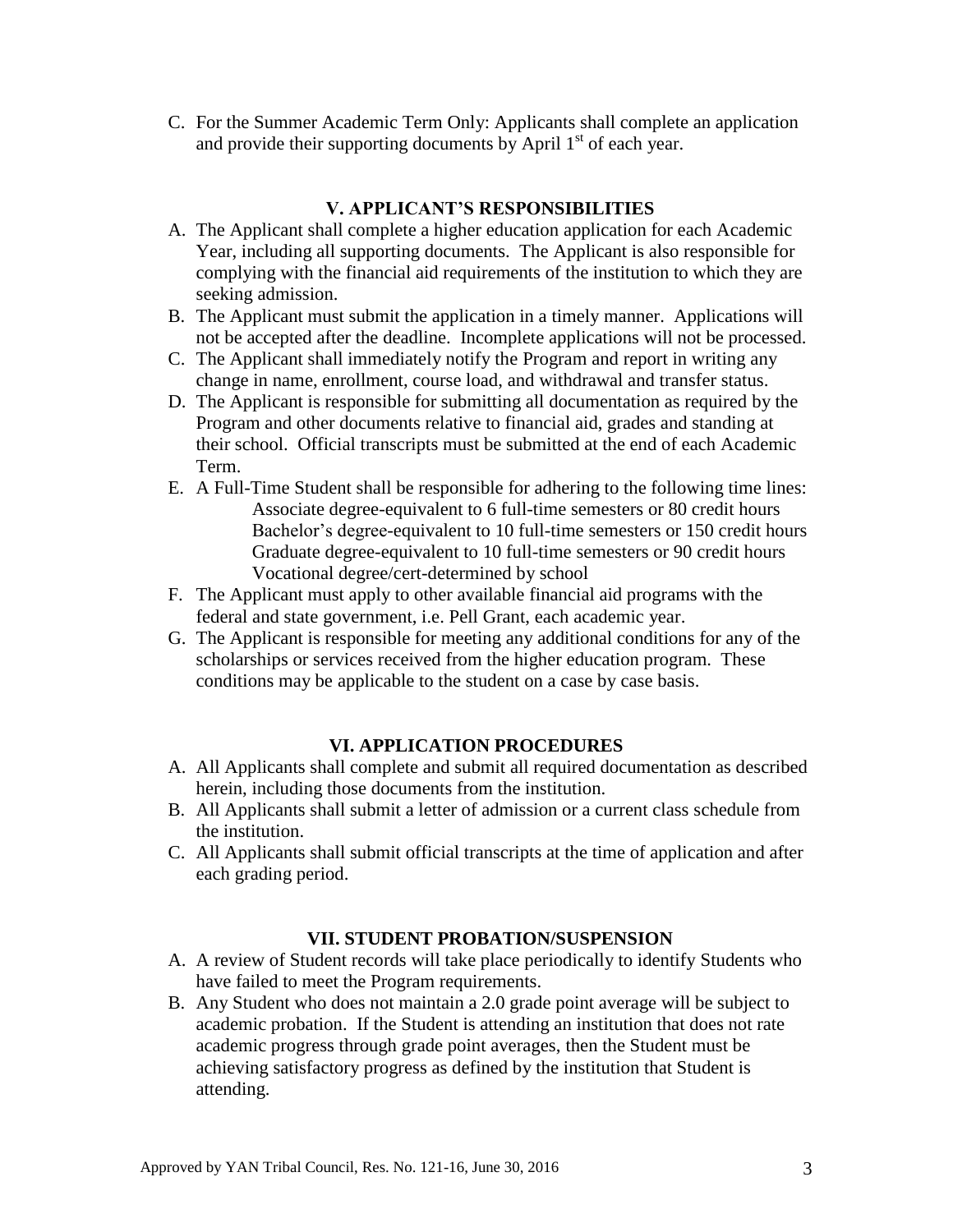- C. A Student on probation will receive funding but will be notified that he/she has one Academic Term to bring his or her grade point average up to 2.0 or better, or to achieve satisfactory progress as defined by the institution the Student is attending. The Student will be recommended to seek tutoring at his or her own expense.
- D. If the probationary Student fails to bring his or her grade point average up to at least 2.0 or to achieve satisfactory progress as defined by the institution the Student is attending, the student will be placed on academic suspension. The Student will need to attend school at his/her own expense until the deficiencies are corrected.
- E. Any Student whose course load drops below the awarded minimum will be placed on academic probation.
- F. Any Student who withdraws from all registered courses or fails to complete the Academic Term will be placed on academic suspension. The Student must retake the equivalent credit hours at their own expense to be eligible for future funding.
- G. Any Student who fails to complete a vocational/technical program will be immediately placed on academic suspension. The Student may be responsible for monies owed to the institution.

#### **VIII. FINANCIAL AWARDS**

- A. The Program"s Awards are based according to information the Program receives on the 'Financial Aid Review Form,' completed by the financial aid office at each institution and submitted to the Program.
- B. All undergraduate and vocational Students are eligible to receive up to \$20,000 per calendar year for all educational expenses. The amount of the award is dependent on the availability of funds for award by the Program, as determined by the Tribal Council on an annual basis during the Nation"s annual budgeting process.
- C. Students seeking a Masters Degree or Doctorate Degree are eligible to receive \$30,000 per calendar year. The amount of the award is dependent on the availability of funds for award by the Program, as determined by the Tribal Council on an annual basis during the Nation's annual budgeting process.
- D. Students who are enrolled full-time in on-line classes and/or programs will receive funding for direct costs such as tuition and fees, textbooks and supplies.
- E. Awards will be disbursed directly to the Applicant. Awards will not be disbursed until the higher education application is complete. Payments made by the Student for educational expenses and which Awards are meant to cover, may be eligible for reimbursement by the Program.
- F. Students who are having serious financial difficulties may request a one-time emergency award. Supporting documentation must accompany the request and the awarded amount is dependent on available funds.
- G. Students who have acquired student loans may be eligible for assistance in loan repayment upon completion of degree or certification and availability of funds.